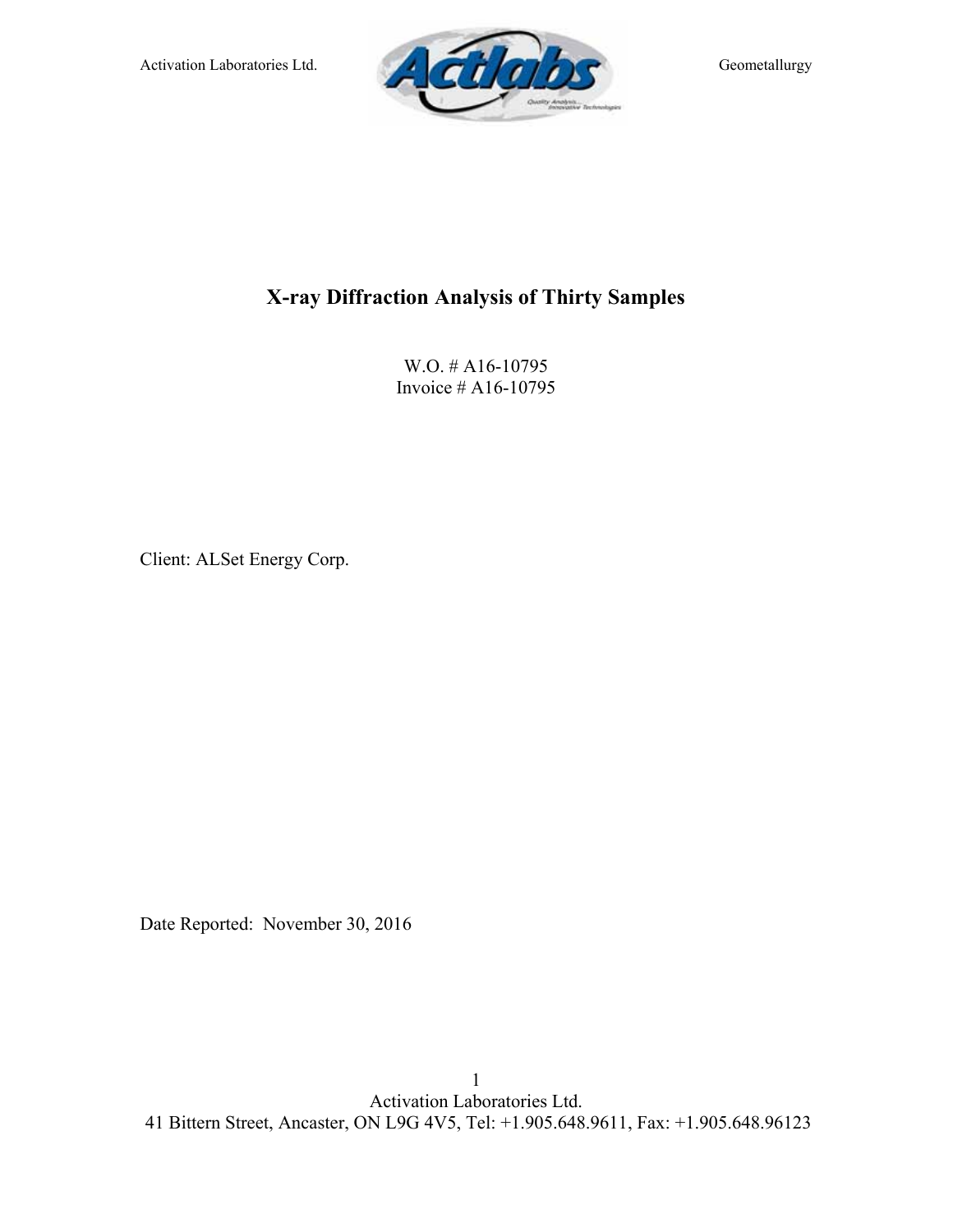## **Methods**

Thirty samples were submitted for quantitative X-ray diffraction analysis including clay speciation. The quantitative XRD analysis was performed on a pulverized bulk sample. A portion of each pulverized sample was mixed with corundum and packed into a standard holder. Corundum was added as an internal standard, to determine the amount of poorly crystalline and X-ray amorphous material. For clay speciation analysis, a portion of each sample was dispersed in distilled water and clay minerals in the  $\lt 2$  µm size fraction separated by gravity settling of particles in suspension. Oriented slides of the  $\lt 2 \mu m$  size fraction were prepared by placing a portion of the suspension onto a glass slide. In order to identify expandable clay minerals, the oriented slides were analyzed air-dry and after treatment with ethylene glycol.

The X-ray diffraction analysis was performed on a Panalytical X'Pert Pro diffractometer equipped with Cu X-ray source and an X'Celerator detector and operating at the following conditions: 40 kV and 40 mA; range 5-70 deg 2θ for random specimens and 3  $-35$  deg 2θ for oriented specimens; step size 0.017 deg 2θ; time per step 50.165 sec; fixed divergence slit, angle  $0.5^{\circ}$  and  $0.25^{\circ}$ ; sample rotation 1 rev/sec. The X'Pert HighScore plus software along with the PDF4/Minerals ICDD database were used for mineral identification. The quantities of the crystalline mineral phases were determined using Rietveld method. The Rietveld method is based on the calculation of the full diffraction pattern from crystal structure information. The amount of poorly crystalline minerals such as smectite could not be calculated by the Rietveld refinement. Instead, the amounts of the crystalline minerals were recalculated based on a know percent of corundum and the remainder to 100 % was considered poorly crystalline and X-ray amorphous material. The relative proportions of the clay minerals in the  $\lt 2 \mu m$  size fraction were calculated using ratios of their basal-peak areas.

## **Results**

The minerals identified in the bulk samples are illite, quartz, K feldspar, plagioclase, analcime, calcite, dolomite, gaylussite, trona and halite. Dolomite includes Fe dolomite. A trace amount of chlorite was detected in sample 13951.

The clay minerals identified in the  $\lt 2$  µm size fraction are illite, smectite and chlorite. Smectite was identified on the basis of the peak at 17  $\AA$  in the diffraction patterns of the glycolated specimens. Presence of a poorly crystalline smectite-like mineral in samples 612644, 612622, 612709, 612660, 612702 and 612710 was inferred as a result of the broad reflection at about 13-14 Å, which shifted to about 17-18 Å upon glycolation.

The mineral abundances in the bulk samples are in Table 1 and the relative proportions of the clay minerals in the  $\lt 2$  µm size fraction are in Table 2. The diffraction patterns are in Appendix 1 and Appendix 2.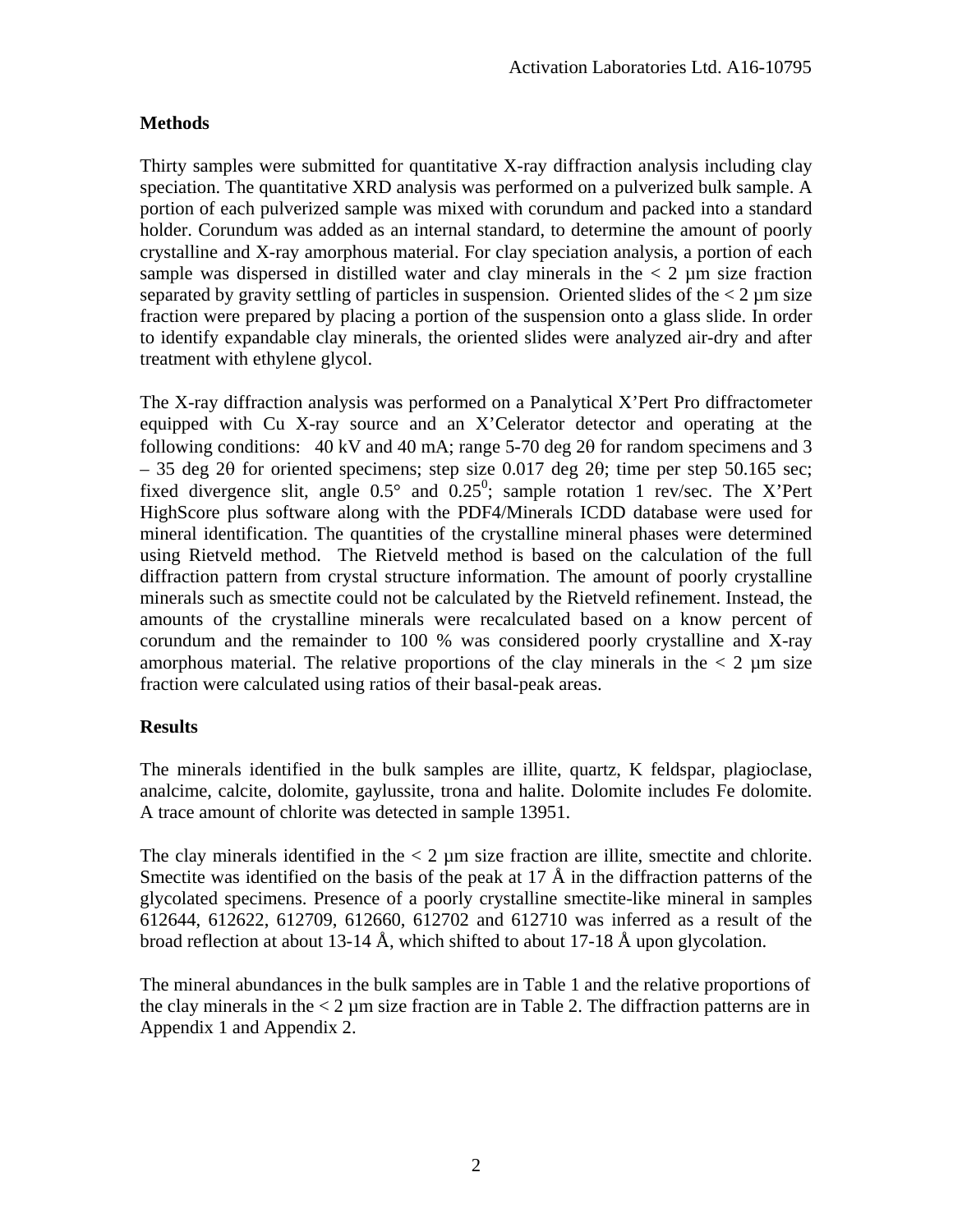|           |                   |        |        |            |             |          |         |          |            |       |        | Amorphous and |
|-----------|-------------------|--------|--------|------------|-------------|----------|---------|----------|------------|-------|--------|---------------|
| Client ID | <b>ActLabs ID</b> | Illite | Quartz | K feldspar | Plagioclase | Analcime | Calcite | Dolomite | Gaylussite | Trona | Halite | smectite      |
| 1039      | A16-10795-1       | 46.6   | 2.5    | 1.0        | 2.3         | 6.2      | 11.6    | n.d.     | n.d.       | n.d.  | 6.1    | 23.7          |
| 26761     | A16-10795-2       | 45.2   | 5.1    | 3.9        | 1.9         | 7.0      | 10.7    | n.d.     | n.d.       | n.d.  | 4.4    | 21.7          |
| 26935     | A16-10795-3       | 51.4   | 2.2    | 5.2        | 1.9         | $6.2$    | 12.4    | n.d.     | n.d.       | n.d.  | 1.6    | 19.1          |
| 12552     | A16-10795-4       | 53.3   | 1.5    | 4.7        | 1.2         | 5.4      | 9.4     | n.d.     | n.d.       | n.d.  | 2.6    | 22.0          |
| 26851     | A16-10795-5       | 53.2   | 3.4    | 4.7        | 1.7         | 6.4      | 9.4     | n.d.     | n.d.       | n.d.  | 2.8    | 18.4          |
| 13597     | A16-10795-6       | 29.3   | 19.3   | 3.2        | 6.2         | 4.6      | 10.1    | n.d.     | n.d.       | n.d.  | n.d.   | 27.4          |
| 13697     | A16-10795-7       | 23.2   | 16.3   | $6.2$      | 6.6         | 2.1      | 11.4    | n.d.     | n.d.       | n.d.  | n.d.   | 34.2          |
| 13995     | A16-10795-8       | 50.9   | 2.7    | 4.6        | 1.8         | 13.1     | 8.8     | n.d.     | n.d.       | n.d.  | 3.6    | 14.6          |
| 13951     | A16-10795-9       | 47.9   | 2.1    | 5.8        | 4.0         | 10.6     | 11.2    | n.d.     | n.d.       | n.d.  | n.d.   | 18.5          |
| 13632     | A16-10795-10      | 39.1   | 21.6   | 3.3        | 5.7         | 9.6      | 10.5    | n.d.     | n.d.       | n.d.  | n.d.   | 10.2          |
| 612644    | A16-10795-11      | 12.9   | n.d.   | 3.6        | n.d.        | n.d.     | 15.8    | 11.8     | 7.7        | n.d.  | 1.5    | 46.7          |
| 612622    | A16-10795-12      | trace  | 0.7    | 2.0        | n.d.        | n.d.     | 9.0     | 11.4     | 22.3       | n.d.  | 2.7    | 51.8          |
| 612696    | A16-10795-13      | 8.0    | n.d.   | 6.5        | n.d.        | n.d.     | 34.3    | 3.8      | n.d.       | n.d.  | 1.3    | 46.0          |
| 612635    | A16-10795-14      | 10.0   | 4.3    | 5.3        | n.d.        | n.d.     | 28.9    | $10.1\,$ | n.d.       | n.d.  | 2.3    | 39.1          |
| 612709    | A16-10795-15      | 8.0    | n.d.   | 6.4        | n.d.        | n.d.     | 24.2    | 5.9      | n.d.       | n.d.  | 1.3    | 54.2          |
| 612660    | A16-10795-16      | 11.0   | 0.5    | n.d.       | n.d.        | n.d.     | 19.9    | 10.0     | n.d.       | 5.9   | 0.9    | 51.8          |
| 612702    | A16-10795-17      | 7.0    | n.d.   | 4.7        | n.d.        | n.d.     | 33.5    | 5.7      | n.d.       | n.d.  | 1.0    | 48.0          |
| 612650    | A16-10795-18      | 8.0    | n.d.   | 3.2        | n.d.        | n.d.     | 29.8    | 7.2      | n.d.       | n.d.  | 0.6    | 51.2          |
| 612710    | A16-10795-19      | 7.0    | n.d.   | 3.0        | n.d.        | n.d.     | 19.2    | 7.2      | n.d.       | n.d.  | 1.2    | 62.4          |
| 612687    | A16-10795-20      | 4.0    | 7.5    | 3.8        | n.d.        | n.d.     | 37.6    | 4.6      | n.d.       | n.d.  | 1.2    | 41.3          |
| 820767    | A16-10795-21      | 37.6   | 1.8    | 17.7       | 1.7         | n.d.     | 8.0     | n.d.     | n.d.       | n.d.  | 0.3    | 32.8          |
| 820777    | A16-10795-22      | 20.2   | n.d.   | 13.3       | n.d.        | n.d.     | 10.3    | 9.9      | n.d.       | n.d.  | 0.7    | 45.6          |
| 10560     | A16-10795-23      | 24.5   | 0.6    | 14.7       | n.d.        | n.d.     | 11.4    | 10.6     | n.d.       | n.d.  | 2.3    | 36.0          |
| 10596     | A16-10795-24      | 11.0   | 9.7    | 8.3        | $7.1$       | n.d.     | 17.8    | 3.6      | n.d.       | n.d.  | 0.9    | 41.6          |

**Table 1.** Mineral abundances in bulk samples (wt %)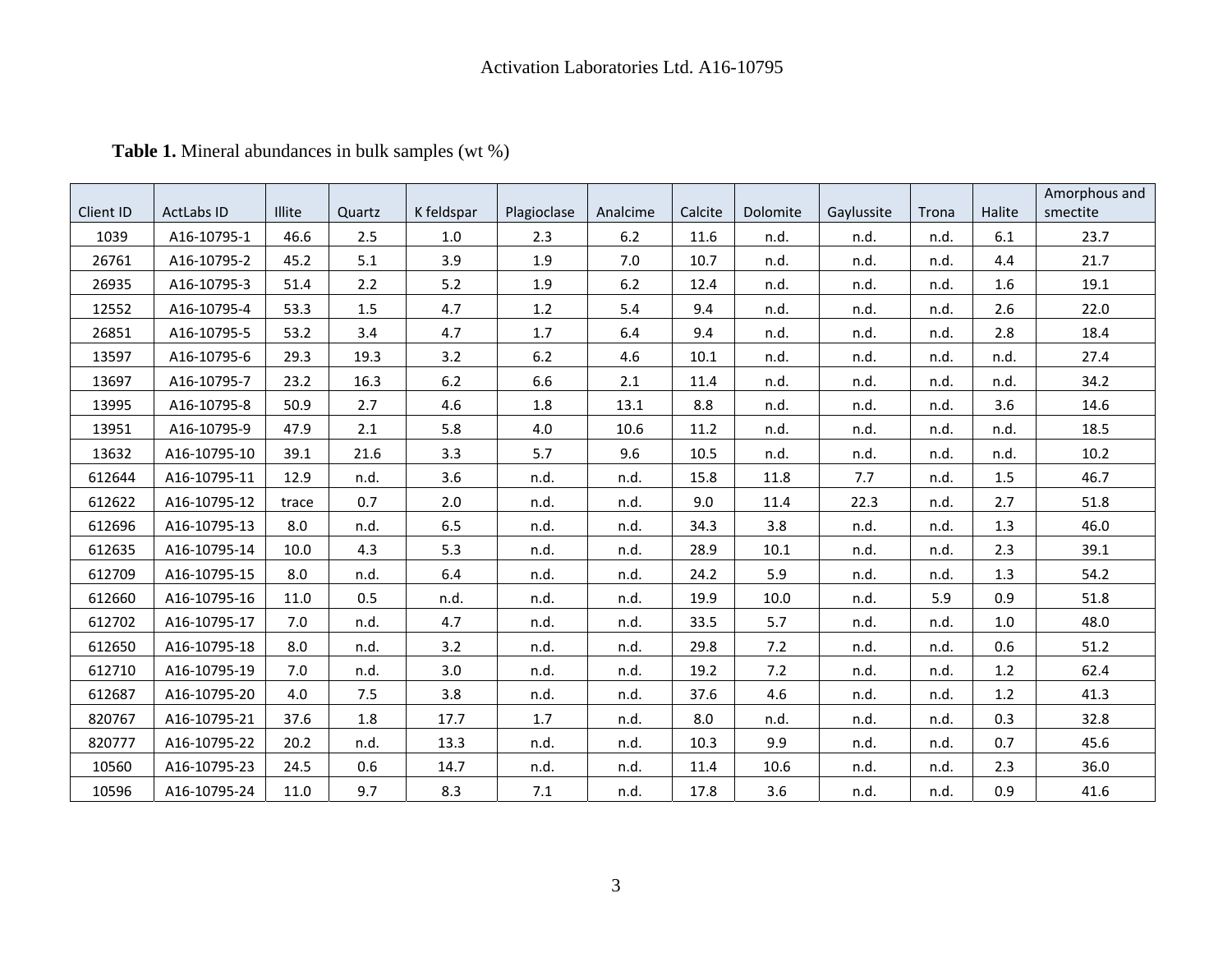| Client ID | <b>ActLabs ID</b> | <b>Illite</b> | Quartz | K feldspar | Plagioclase | Analcime | Calcite | Dolomite | Gaylussite | Trona | <b>Halite</b> | Amorphous and<br>smectite |
|-----------|-------------------|---------------|--------|------------|-------------|----------|---------|----------|------------|-------|---------------|---------------------------|
| 820762    | A16-10795-25      | 24.2          | 7.8    | 17         | 10.8        | n.d.     | 12.2    | n.d.     | n.d.       | n.d.  | 1.2           | 26.8                      |
| 820797    | A16-10795-26      | 14            | n.d.   | 6.4        | 4.7         | n.d.     | 37.2    | n.d.     | n.d.       | n.d.  | n.d.          | 37.7                      |
| 10556     | A16-10795-27      | 48.7          | 3.5    | 14.9       | 7.9         | n.d.     | 5.9     | n.d.     | n.d.       | n.d.  | 0.8           | 18.4                      |
| 10562     | A16-10795-28      | 6.0           | 1.0    | 7.3        | 8.5         | n.d.     | 38.5    | n.d      | n.d.       | n.d   | n.d.          | 38.7                      |
| 10383     | A16-10795-29      | 42.6          | 3.4    | 3.9        | 4.7         | n.d.     | 7.9     | 16.0     | n.d.       | n.d.  | 0.3           | 21.3                      |
| 820792    | A16-10795-30      | 18.2          | 17     | 16.8       | 21.4        | n.d.     | 8.3     | n.d      | n.d        | n.d   | 0.8           | 17.6                      |